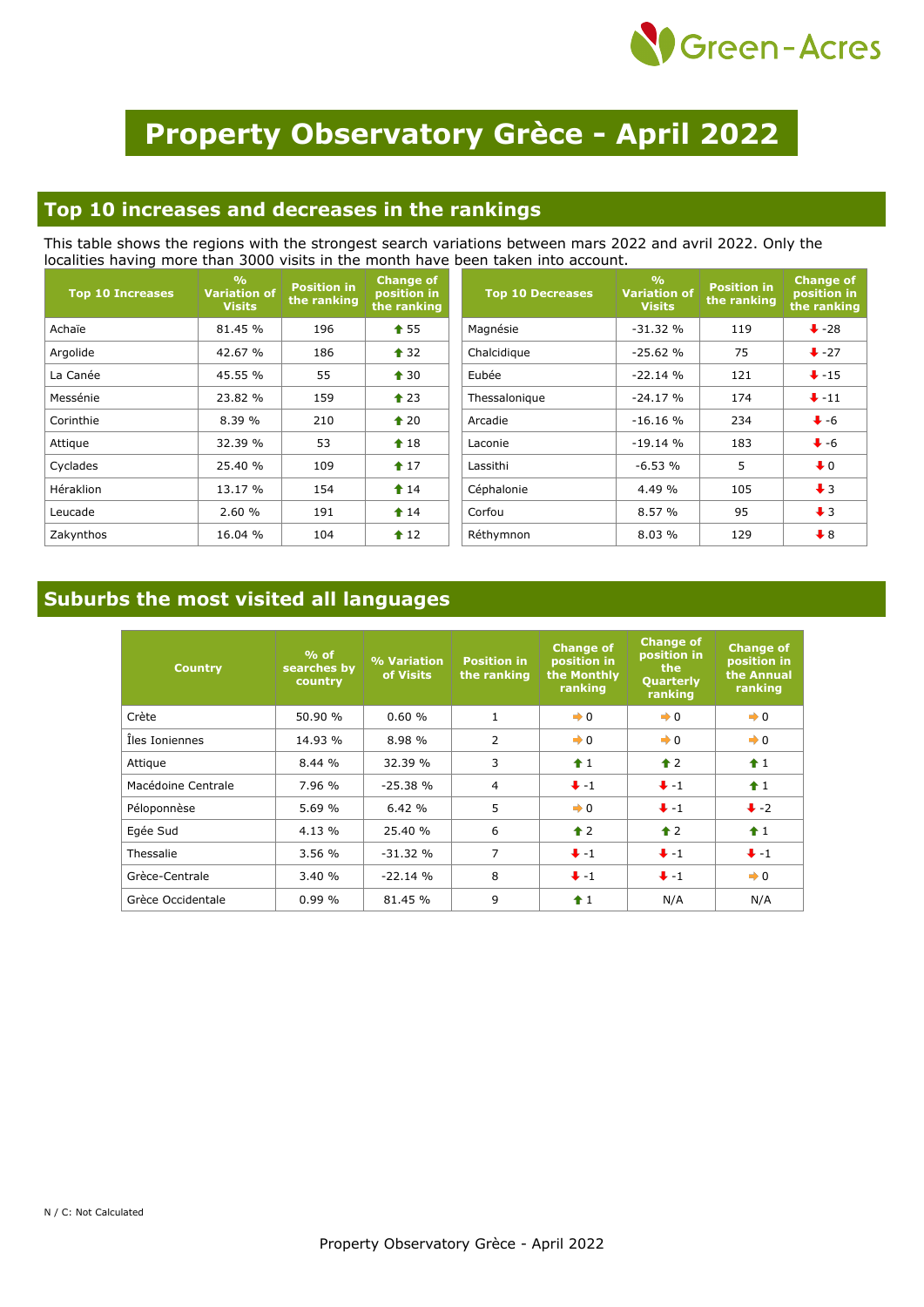

## **Nome the most visited all languages**

| <b>Nome</b> | $%$ of<br>searches by<br><b>Nome</b> | % Variation<br>of Visits | <b>Position in</b><br>the ranking | <b>Change of</b><br>position in<br>the Monthly<br>ranking | <b>Change of</b><br>position in<br>the<br>Quarterly<br>ranking | <b>Change of</b><br>position in<br>the Annual<br>ranking |
|-------------|--------------------------------------|--------------------------|-----------------------------------|-----------------------------------------------------------|----------------------------------------------------------------|----------------------------------------------------------|
| Lassithi    | 37.92 %                              | $-6.53%$                 | $\mathbf{1}$                      | $\rightarrow 0$                                           | $\rightarrow 0$                                                | $\rightarrow 0$                                          |
| Attique     | 8.44%                                | 32.39 %                  | $\overline{2}$                    | $\hat{+}1$                                                | $\rightarrow 0$                                                | $\rightarrow 0$                                          |
| La Canée    | 7.98%                                | 45.55 %                  | 3                                 | $\hat{1}$                                                 | $\rightarrow 0$                                                | $\rightarrow 0$                                          |
| Chalcidique | 6.58%                                | $-25.62%$                | 4                                 | $\ddot{\bullet}$ -2                                       | $\rightarrow 0$                                                | $\triangle$ 2                                            |
| Corfou      | 5.11 %                               | 8.57%                    | 5                                 | $\hat{+}1$                                                | $\bigstar$ 3                                                   | $\hat{\bullet}$ 6                                        |
| Zakynthos   | 4.45 %                               | 16.04 %                  | 6                                 | $\bigstar$ 3                                              | $\bigcup$ -1                                                   | $\textbf{\textcolor{red}{\bullet}} 6$                    |
| Céphalonie  | 4.31 %                               | 4.49 %                   | 7                                 | $\hat{+}1$                                                | $\rightarrow 0$                                                | $\hat{\mathbf{r}}$ 2                                     |
| Cyclades    | 4.13 %                               | 25.40%                   | 8                                 | $\triangle$ 2                                             | $\triangleq$ 3                                                 | $+ -1$                                                   |
| Magnésie    | 3.56 %                               | $-31.32%$                | 9                                 | $+ -4$                                                    | $\ddot{\bullet}$ -3                                            | $+ -5$                                                   |
| Eubée       | 3.40%                                | $-22.14%$                | 10                                | $\ddot{\bullet}$ -3                                       | $\rightarrow 0$                                                | $\ddot{\bullet}$ -2                                      |

## **Nomes the most visited by visitor language**

**French**

| <b>Nome</b> | $%$ of<br>searches by<br><b>Nome</b> | % Variation<br>of Visits | <b>Position in</b><br>the ranking | <b>Change of</b><br>position in<br>the Monthly<br>ranking | <b>Change of</b><br>position in<br>the<br>Quarterly<br>ranking | <b>Change of</b><br>position in<br>the Annual<br>ranking |
|-------------|--------------------------------------|--------------------------|-----------------------------------|-----------------------------------------------------------|----------------------------------------------------------------|----------------------------------------------------------|
| Lassithi    | 100.00 %                             | 16.93 %                  | 283                               | $\triangle$ 28                                            | $*72$                                                          | $+183$                                                   |